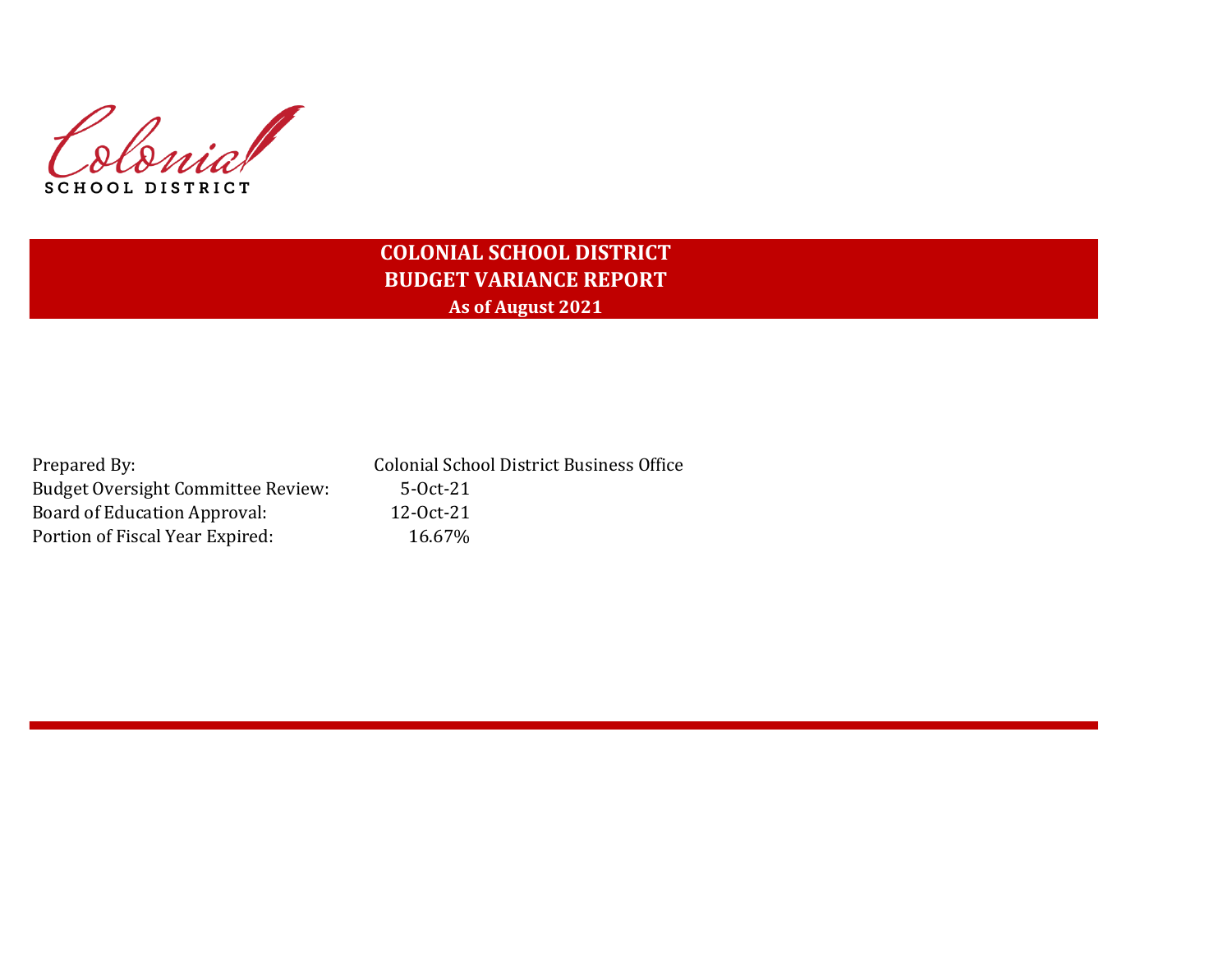#### **COLONIAL SCHOOL DISTRICT BUDGET VARIANCE REPORT FISCAL YEAR 2022 as of August 2021 SUMMARY OF REVENUE**

| <b>SCHOOL DISTRICT</b>                                     | <b>Board</b><br><b>Approved</b><br><b>Budget</b> | Receipt<br>to Date | Percent<br><b>Received</b> | <b>Variance</b>   |
|------------------------------------------------------------|--------------------------------------------------|--------------------|----------------------------|-------------------|
| <b>DISCRETIONARY STATE REVENUE</b>                         |                                                  |                    |                            |                   |
| Division II, AOC                                           | 2,222,769                                        | 330,544.00         | 14.87%                     | (1,892,225.00)    |
| Division III, Equalization                                 | 5,107,237                                        | 4,599,001.00       | 90.05%                     | (508, 236.00)     |
| <b>Educational Sustainment Fund</b>                        | 2,063,983                                        | 1,876,348.00       | 90.91%                     | (187, 635.00)     |
| <b>SUBTOTAL</b>                                            | 9,393,989                                        | 6,805,893.00       | 72.45%                     | (2,588,096.00)    |
| <b>RESTRICTED STATE REVENUE</b>                            |                                                  |                    |                            |                   |
| Formula Salaries & OEC's                                   | 75,420,954                                       | 69,983,803.00      | 92.79%                     | (5,437,151.00)    |
| Cafeteria Salaries                                         | 3,100,000                                        | 1,372,210.00       | 44.26%                     | (1,727,790.00)    |
| Division II, AOC - Voc                                     |                                                  | 121,014.00         | 0.00%                      | 121,014.00        |
| Division II, Energy                                        | 1,366,920                                        | 1,684,783.00       | 123.25%                    | 317,863.00        |
| <b>State Transportation</b>                                | 7,050,000                                        | 3,571,686.00       | 50.66%                     | (3,478,314.00)    |
| Drivers Ed.                                                |                                                  | 33,080.00          | $0.00\%$                   | 33,080.00         |
| <b>Unique Alternative</b>                                  | 560,000                                          | 277,935.00         | 49.63%                     | (282,065.00)      |
| <b>Related Services</b>                                    |                                                  | 393.00             |                            | 393.00            |
| Professional Development                                   |                                                  | 57,460.00          | 0.00%                      | 57,460.00         |
| <b>Technology Block Grant</b>                              |                                                  | 251,119.00         | 0.00%                      | 251,119.00        |
| <b>Student Success Block Grant</b>                         | 330,148                                          | 330,148.00         | 100.00%                    |                   |
| Opportunity funding                                        | 3,292,567                                        | 2,354,132.00       | 71.50%                     | (938, 435.00)     |
| <b>Other State Revenue</b>                                 | 345,512                                          | 4,005.00           | 1.16%                      | (341,507.00)      |
| John G. Leach                                              | 8,762,875                                        | 7,940,832.00       | 90.62%                     | (822, 043.00)     |
| ECAP (Pre-K State grant)                                   | 285,600                                          | 285,600.00         | 100.00%                    |                   |
| Minor Capital Improvements                                 | 933,168                                          |                    | 0.00%                      | (933, 168.00)     |
| <b>SUBTOTAL</b>                                            | 101,447,744                                      | 88,268,200.00      | 87.01%                     | (13, 179, 544.00) |
| Operational budget reduction<br><b>TOTAL STATE REVENUE</b> | (1,938,690)<br>110,841,733                       | 95,074,093.00      | 85.77%                     | (15,767,640.00)   |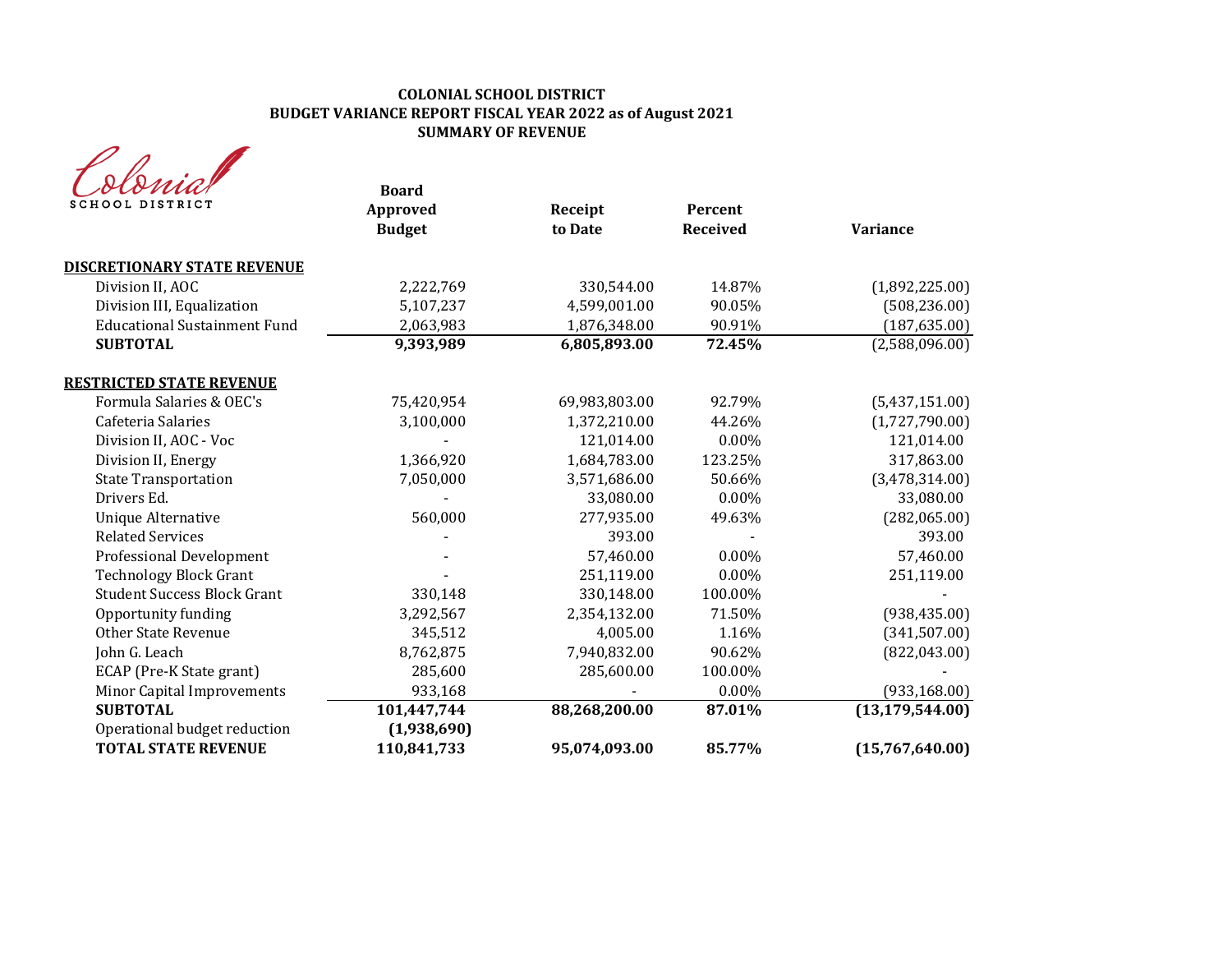#### **COLONIAL SCHOOL DISTRICT BUDGET VARIANCE REPORT FISCAL YEAR 2022 as of August 2021 SUMMARY OF REVENUE**

| rna             |
|-----------------|
| SCHOOL DISTRICT |

| stoma.                              | <b>Board</b>  |              |          |                   |
|-------------------------------------|---------------|--------------|----------|-------------------|
| <b>SCHOOL DISTRICT</b>              | Approved      | Receipt      | Percent  |                   |
|                                     | <b>Budget</b> | to Date      | Received | Variance          |
| <b>DISCRETIONARY LOCAL REVENUE</b>  |               |              |          |                   |
| <b>Current Expense Tax Receipts</b> | 48,557,940    | 993,458.21   | 2.05%    | (47, 564, 481.79) |
| Interest                            | 820,000       |              | 0.00%    | (820,000.00)      |
| <b>Athletic Receipts</b>            | 5,000         |              | $0.00\%$ | (5,000.00)        |
| <b>Indirect Costs</b>               | 116,841       |              | 0.00%    | (116, 841.00)     |
| <b>CSCRP</b>                        | 32,000        |              | 0.00%    | (32,000.00)       |
| <b>Building Rental</b>              | 5,000         |              | 0.00%    | (5,000.00)        |
| <b>SUBTOTAL</b>                     | 49,536,781    | 993,458.21   | 2.01%    | (48, 543, 322.79) |
| <b>RESTRICTED LOCAL REVENUE</b>     |               |              |          |                   |
| Debt Service Tax Receipts           | 3,702,830     | 72,281.87    | 1.95%    | (3,630,548.13)    |
| <b>Tuition Tax Receipts</b>         | 6,728,774     | 214,171.09   | 3.18%    | (6,514,602.91)    |
| John G. Leach (tuition revenue)     | 4,750,000     |              | 0.00%    | (4,750,000.00)    |
| Minor Capital Tax Receipts          | 2,462,382     | 54,279.92    | 2.20%    | (2,408,102.08)    |
| <b>Technology Maintenance Match</b> | 469,025       |              | 0.00%    | (469, 025.00)     |
| Cafeteria                           | 5,550,000     | 437,107.92   | 7.88%    | (5, 112, 892.08)  |
| Donations                           | 30,000        |              | 0.00%    | (30,000.00)       |
| E3 Grant                            | 2,000,000     |              | 0.00%    | (2,000,000.00)    |
| Other Local Revenue                 | 220,000       | 11,745.71    | 5.34%    | (208, 254.29)     |
| <b>SUBTOTAL</b>                     | 25,913,011    | 789,586.51   | 3.05%    | (25, 123, 424.49) |
| <b>OTHER LOCAL FUNDS</b>            |               |              |          |                   |
| Charter                             | (6,200,000)   |              | 0.00%    | 6,200,000.00      |
| Choice                              | (1,050,000)   |              | 0.00%    | 1,050,000.00      |
| Reserve funds                       | (1, 307, 585) |              | 0.00%    | 1,307,585.00      |
| <b>SUBTOTAL</b>                     | (8,557,585)   |              | $0.00\%$ | 8,557,585.00      |
| <b>TOTAL LOCAL REVENUE</b>          | 66,892,207    | 1,783,044.72 | 2.67%    | (65, 109, 162.28) |

- 1990 - 1990 - 1990 - 1990 - 1991 - 1992 - 1994 - 1994 - 1994 - 1994 - 1994 - 1994 - 1994 - 1994 - 1994 - 199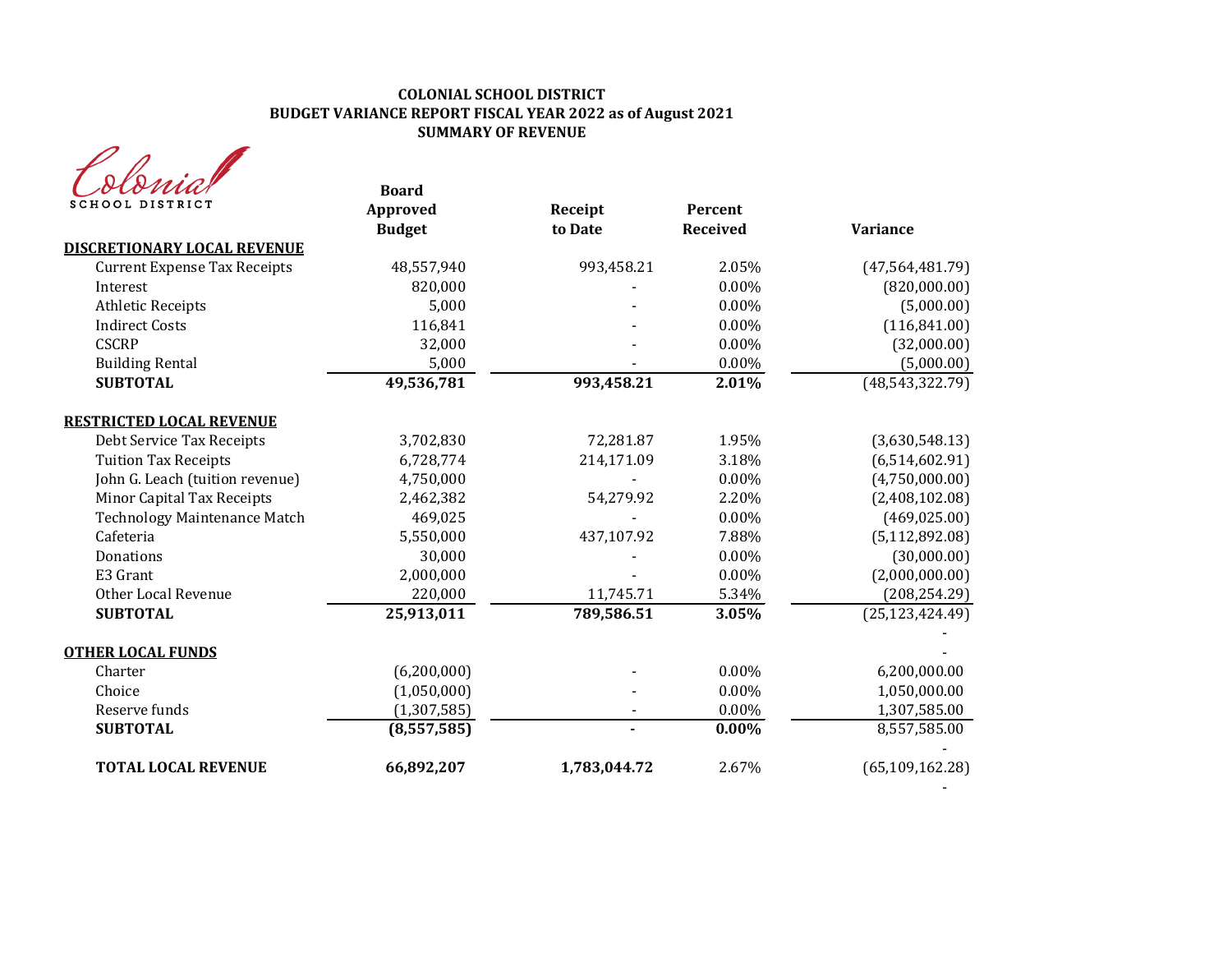#### **COLONIAL SCHOOL DISTRICT BUDGET VARIANCE REPORT FISCAL YEAR 2022 as of August 2021 SUMMARY OF REVENUE**

| owa             |
|-----------------|
| SCHOOL DISTRICT |

| (DOMAN<br><b>SCHOOL DISTRICT</b> | <b>Board</b><br>Approved | Receipt       | Percent  |                 |
|----------------------------------|--------------------------|---------------|----------|-----------------|
|                                  | <b>Budget</b>            | to Date       | Received | <b>Variance</b> |
| <b>FEDERAL REVENUE</b>           |                          |               |          |                 |
| <b>IDEA Part B</b>               | 2,799,752                |               | $0.00\%$ | (2,799,752.00)  |
| <b>IDEA</b> Pre-K                | 120,079                  |               | $0.00\%$ | (120,079.00)    |
| Title I                          | 3,958,086                |               | $0.00\%$ | (3,958,086.00)  |
| Title II                         | 711.986                  |               | $0.00\%$ | (711,986.00)    |
| Title III                        | 108,020                  |               | $0.00\%$ | (108, 020.00)   |
| Perkins                          | 252,670                  |               | $0.00\%$ | (252,670.00)    |
| Title IV                         | 459,218                  |               | $0.00\%$ | (459, 218.00)   |
| Other Federal Funds              | 399,021                  |               | $0.00\%$ | (399, 021.00)   |
| <b>TOTAL FEDERAL REVENUE</b>     | 8,808,832                |               | $0.00\%$ | (8,808,832.00)  |
| <b>TOTAL REVENUE</b>             | 186,542,772              | 96,857,137.72 | 51.92%   | (89,685,634.28) |
|                                  |                          |               |          |                 |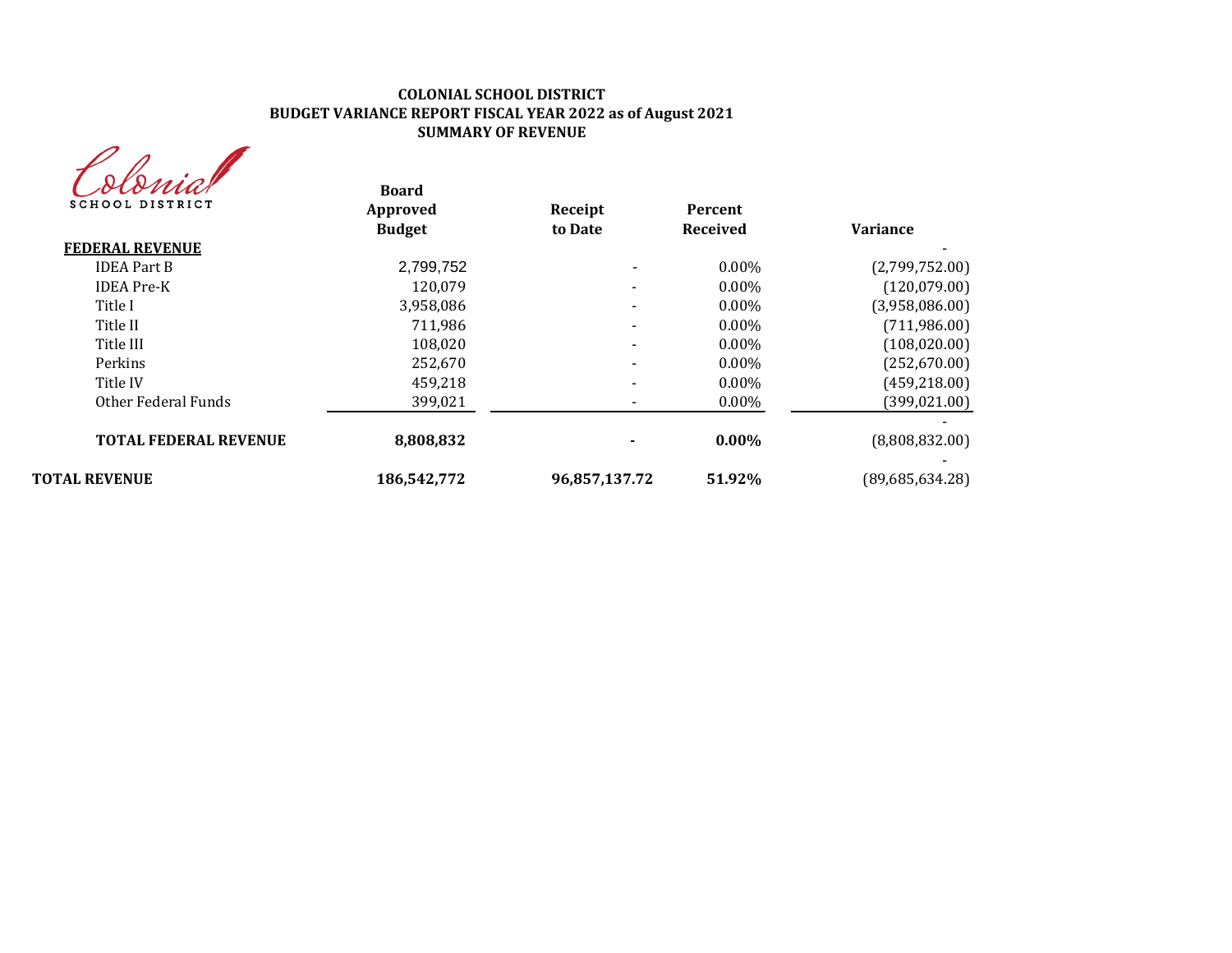

#### **COLONIAL SCHOOL DISTRICT BUDGET VARIANCE REPORT FISCAL YEAR 2022 as of August 2021 SUMMARY OF EXPENDITURES**

|                     |         | <b>SCHOOL DISTRICT</b>         | <b>Board</b><br>Approved |             |                          | Remaining      | Percent   | Percent  |
|---------------------|---------|--------------------------------|--------------------------|-------------|--------------------------|----------------|-----------|----------|
| <b>EXPENDITURES</b> |         |                                | <b>Budget</b>            | Encumbrance | <b>Expenditures</b>      | <b>Balance</b> | Obligated | Spent    |
| <b>Operating</b>    | Program |                                |                          |             |                          |                |           |          |
|                     |         | DISCRETIONARY SCHOOL BUDGETS   |                          |             |                          |                |           |          |
| 9340410A            | 95437   | Carrie Downie Library          | 2,651                    |             |                          | 2,651.00       | 0.00%     | 0.00%    |
| 9340410A            | 99999   | Carrie Downie Elementary       | 43,060                   | 7,866.32    | 689.87                   | 34,503.81      | 19.87%    | 1.60%    |
| 9340412A            | 95437   | Castle Hills Library           | 4,004                    |             | $\overline{\phantom{a}}$ | 4,004.00       | 0.00%     | 0.00%    |
| 9340412A            | 99999   | Castle Hills Elementary        | 64,235                   | 11,454.06   | 21,577.41                | 31,203.53      | 51.42%    | 33.59%   |
| 9340418A            | 95437   | Pleasantville Library          | 2,750                    |             |                          | 2,750.00       | 0.00%     | 0.00%    |
| 9340418A            | 99999   | Pleasantville Elementary       | 44,135                   | 4,545.73    | 2,671.05                 | 36,918.22      | 16.35%    | 6.05%    |
| 9340420A            | 95437   | Wilmington Manor Library       | 2,223                    |             |                          | 2,223.00       | 0.00%     | 0.00%    |
| 9340420A            | 99999   | Wilmington Manor Elementary    | 37,075                   | 3,723.33    | 1,226.28                 | 32,125.39      | 13.35%    | 3.31%    |
| 9340420A            | 95021   | Virtual Academy @ Wilm Manor   | 33,272                   | 12,584.82   | 253.22                   | 20,433.96      | 38.59%    | 0.76%    |
| 9340422A            | 95437   | Wilbur Library                 | 8,279                    |             | 230.22                   | 8,048.78       | 2.78%     | 2.78%    |
| 9340422A            | 99999   | Wilbur Elementary              | 132,977                  | 5,978.58    | 11,640.91                | 115,357.51     | 13.25%    | 8.75%    |
| 9340427A            | 95437   | Southern Library               | 5,871                    | 90.00       |                          | 5,781.00       | 1.53%     | 0.00%    |
| 9340427A            | 99999   | Southern Elementary            | 96,199                   | 7,816.38    | 4,938.67                 | 83,443.95      | 13.26%    | 5.13%    |
| 9340432A            | 95437   | New Castle Library             | 3,527                    |             |                          | 3,527.00       | 0.00%     | 0.00%    |
| 9340432A            | 99999   | New Castle Elementary          | 57,219                   | 6,505.58    | 104.46                   | 50,608.96      | 11.55%    | 0.18%    |
| 9340456A            | 95437   | Eisenberg Library              | 3,328                    |             |                          | 3,328.00       | 0.00%     | 0.00%    |
| 9340456A            | 99999   | <b>Eisenberg Elementary</b>    | 53,956                   |             | 64.91                    | 53,891.09      | 0.12%     | 0.12%    |
| 9340470A            | 95437   | <b>Gunning Bedford Library</b> | 7,617                    |             |                          | 7,617.00       | 0.00%     | $0.00\%$ |
| 9340470A            | 99999   | <b>Gunning Bedford Middle</b>  | 131,073                  | 21,361.76   | 8,856.69                 | 100,854.55     | 23.05%    | 6.76%    |
| 9340474A            | 95437   | George Read Library            | 5,401                    |             |                          | 5,401.00       | 0.00%     | 0.00%    |
| 9340474A            | 99999   | George Read Middle             | 96,704                   | 4,767.31    | 1,975.89                 | 89,960.80      | 6.97%     | 2.04%    |
| 9340476A            | 95437   | McCullough Library             | 5,423                    |             |                          | 5,423.00       | 0.00%     | 0.00%    |
| 9340476A            | 99999   | McCullough Middle              | 97,905                   | 6,198.26    | 2,885.61                 | 88,821.13      | 9.28%     | 2.95%    |
| 9340490A            | 95048   | William Penn - ROTC            | 4,750                    |             |                          | 4,750.00       | $0.00\%$  | 0.00%    |
| 9340490A            | 95073   | William Penn - Music Choir     | 23,555                   |             | 552.88                   | 23,002.12      | 2.35%     | 2.35%    |
| 9340490A            | 95437   | William Penn - Library         | 16,367                   |             | 1,465.38                 | 14,901.62      | 8.95%     | 8.95%    |
| 9340490A            | 95468   | William Penn - Summer School   | 7,310                    |             |                          | 7,310.00       | 0.00%     | 0.00%    |
| 9340490A            | 95602   | William Penn - Athletics       | 147,250                  | 4,517.60    | 18,352.46                | 124,379.94     | 15.53%    | 12.46%   |
| 9340490A            | 99999   | William Penn High School       | 267,415                  | 47,909.08   | 10,110.64                | 209,395.28     | 21.70%    | 3.78%    |
| 9340490A            | 95021   | <b>WPHS Virtual</b>            | 21,927                   |             |                          | 21,927.00      | 0.00%     | 0.00%    |
|                     |         | <b>SUBTOTAL</b>                | 1,427,458                | 145,318.81  | 87,596.55                | 1,194,542.64   | 16.32%    | 6.14%    |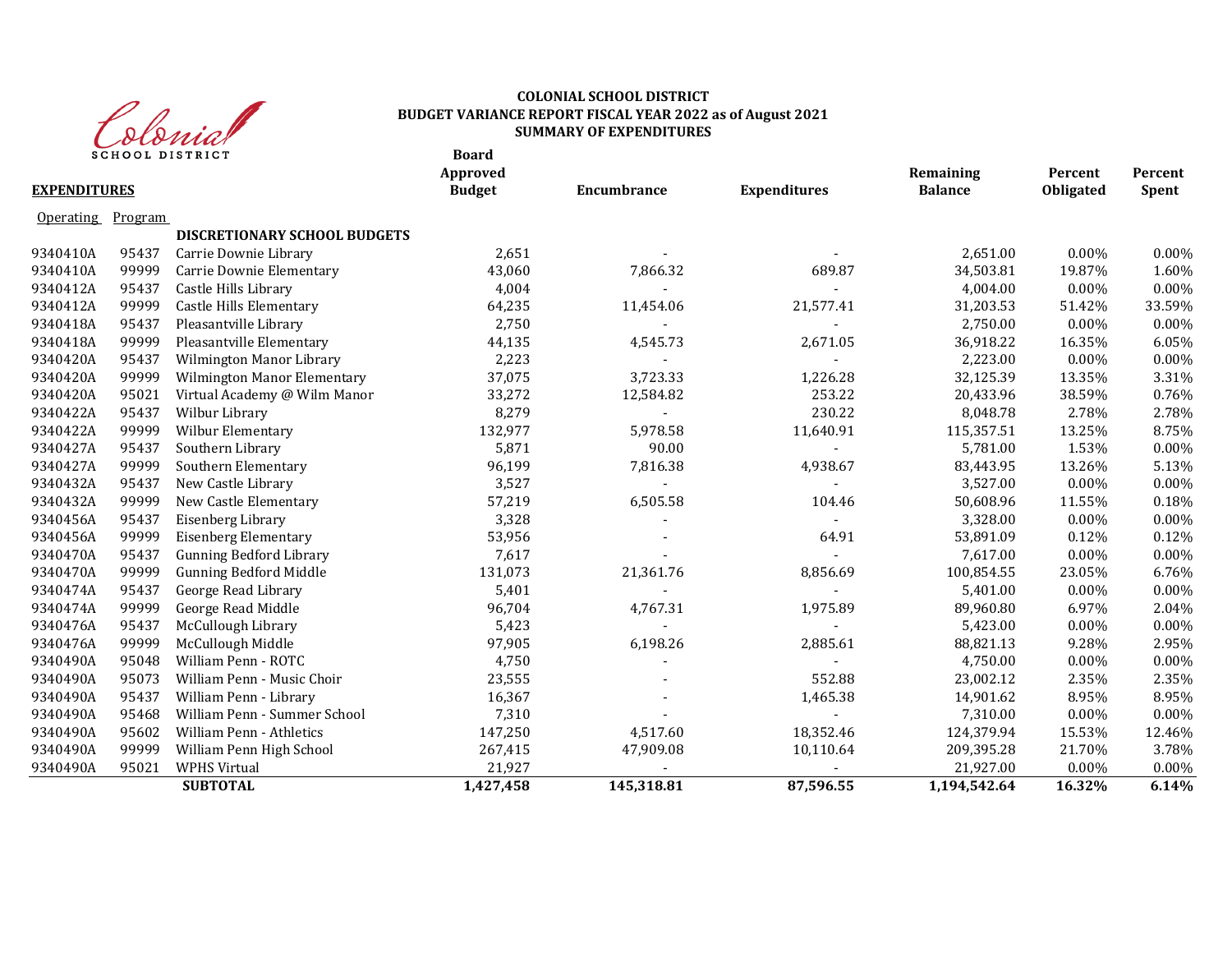

### **COLONIAL SCHOOL DISTRICT BUDGET VARIANCE REPORT FISCAL YEAR 2022 as of August 2021 SUMMARY OF EXPENDITURES**

**Board**

|                     |       |                                           | Approved      |              |                     | Remaining      | Percent   | Percent      |
|---------------------|-------|-------------------------------------------|---------------|--------------|---------------------|----------------|-----------|--------------|
| <b>EXPENDITURES</b> |       |                                           | <b>Budget</b> | Encumbrance  | <b>Expenditures</b> | <b>Balance</b> | Obligated | <b>Spent</b> |
|                     |       | DISCRETIONARY DIVISION/DEPARTMENT BUDGETS |               |              |                     |                |           |              |
| 99900000            | 99999 | Board of Education                        | 29,450        |              | 15,150.41           | 14,299.59      | 51.44%    | 51.44%       |
| 99900100            | 99999 | Legal                                     | 104,500       | 97,370.00    | 2,630.00            | 4,500.00       | 95.69%    | 2.52%        |
| 99900300            | 95228 | Substitutes & Homebound                   | 641,250       |              | 59,484.68           | 581,765.32     | 9.28%     | 9.28%        |
| 99900300            | 95494 | Teacher of the Year                       | 11,875        |              |                     | 11,875.00      | $0.00\%$  | $0.00\%$     |
| 99900300            | 99999 | <b>General District Expenses</b>          | 977,758       |              | 170,000.00          | 807,758.00     | 17.39%    | 17.39%       |
| 99910000            | 95052 | Marketing                                 | 82,570        | 15,357.80    | 35,075.58           | 32,136.62      | 61.08%    | 42.48%       |
| 99910000            | 99999 | <b>Public Communications</b>              | 19,190        |              | 537.00              | 18,653.00      | 2.80%     | 2.80%        |
| 99910010            | 95411 | Copy Center                               | 223,250       | 213,590.88   | 45,379.26           | (35, 720.14)   | 116.00%   | 20.33%       |
| 99910010            | 99999 | District Administration                   | 237,975       | 135,836.30   | 26,681.88           | 75,456.82      | 68.29%    | 11.21%       |
| 99910010            | 95405 | District Choice                           | 3,800         |              | 240.06              | 3,559.94       | 6.32%     | 6.32%        |
| 99910100            | 99999 | Superintendent                            | 41,040        |              | 2,886.37            | 38,153.63      | 7.03%     | 7.03%        |
| 99970600            | 95060 | Preschool Expansion                       | 115,425       | 29,433.87    | 1,817.08            | 84,174.05      | 27.07%    | 1.57%        |
| 99970675            | 95430 | <b>Elementary Wellness</b>                | 85,000        |              | 1,770.08            | 83,229.92      | 2.08%     | 2.08%        |
| 99920000            | 99999 | Curriculum/Instruction                    | 106,875       | 929.26       |                     | 105,945.74     | 0.87%     | 0.00%        |
| 99920000            | 95435 | Common Core/Curriculum                    | 213,750       |              |                     | 213,750.00     | $0.00\%$  | 0.00%        |
| 99920000            | 90850 | Music/Art Curriculum                      | 38,475        | 3,645.00     | 218.62              | 34,611.38      | 10.04%    | 0.57%        |
| 99920100            | 99999 | Discipline Programs                       | 158,175       | 19,000.00    |                     | 139,175.00     | 12.01%    | $0.00\%$     |
| 99920110            | 99519 | Security/Constables                       | 565,250       | 38,112.81    | 100,074.93          | 427,062.26     | 24.45%    | 17.70%       |
| 99920700            | 99999 | Middle school Athletics                   | 51,300        |              |                     | 51,300.00      | $0.00\%$  | $0.00\%$     |
| 99930300            | 99999 | <b>Student Services</b>                   | 17,100        |              | 3,665.73            | 13,434.27      | 21.44%    | 21.44%       |
| 99930400            | 99999 | Behavioral Health                         | 17,100        | 149.00       | 1,013.75            | 15,937.25      | 6.80%     | 5.93%        |
| 99940000            | 99999 | <b>Business Office</b>                    | 36,167        |              | 7,257.01            | 28,909.99      | 20.07%    | 20.07%       |
| 99940400            | 99999 | Local Salaries & Benefits                 | 39,432,702    |              | 8,073,899.88        | 31,358,802.12  | 20.48%    | 20.48%       |
| 99950000            | 99999 | Personnel                                 | 39,330        | 2,816.94     | 10,094.34           | 26,418.72      | 32.83%    | 25.67%       |
| 99940050            | 99999 | <b>Facilities Maintenance</b>             | 1,045,000     | 354,964.48   | 174,190.33          | 515,845.19     | 50.64%    | 16.67%       |
| 99960200            | 99531 | <b>Custodial Services</b>                 | 475,000       | 227,883.43   | 87,042.19           | 160,074.38     | 66.30%    | 18.32%       |
| 99970680            | 99999 | <b>School Supervision</b>                 | 51,300        |              | 1,806.28            | 49,493.72      | 3.52%     | 3.52%        |
| 99970680            | 95488 | <b>Visiting Teachers</b>                  | 3,420         |              | 386.03              | 3,033.97       | 11.29%    | 11.29%       |
|                     |       | <b>SUBTOTAL - DISCRETIONARY</b>           | 44.824.027    | 1.139.089.77 | 8.821.301.49        | 34,863,635.74  | 22.22%    | 19.68%       |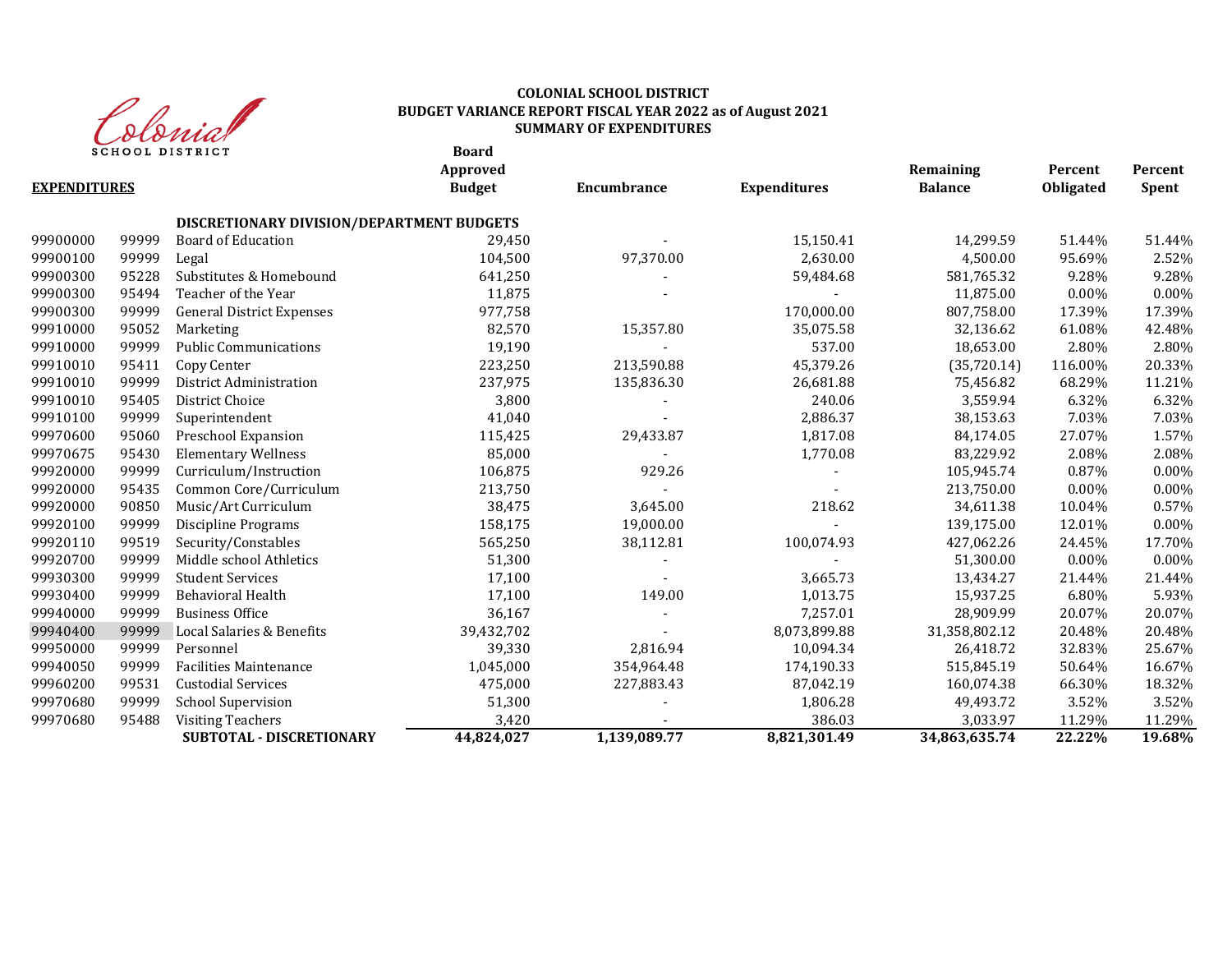

#### **Board COLONIAL SCHOOL DISTRICT BUDGET VARIANCE REPORT FISCAL YEAR 2022 as of August 2021 SUMMARY OF EXPENDITURES**

|                     |       | SCHOOL DISIRICI                                 | DUAI U<br>Approved |              |                     | Remaining      | Percent   | Percent      |
|---------------------|-------|-------------------------------------------------|--------------------|--------------|---------------------|----------------|-----------|--------------|
| <b>EXPENDITURES</b> |       |                                                 | <b>Budget</b>      | Encumbrance  | <b>Expenditures</b> | <b>Balance</b> | Obligated | <b>Spent</b> |
|                     |       | <b>RESTRICTED FUNDING WITH LOCAL INVESTMENT</b> |                    |              |                     |                |           |              |
| 99940810            | 99999 | Tech Equipment & Repair                         | 2,062,500          | 347,219.61   | 198.895.49          | 1,516,384.90   | 26.48%    | 9.64%        |
| 99960200            | 95419 | Energy/Utilities                                | 1,896,000          | 721,721.87   | 245,080.98          | 929,197.15     | 50.99%    | 12.93%       |
| 99960400            | 99999 | Transportation                                  | 8,400,000          | 418,290.28   | 1,138,097.87        | 6,843,611.85   | 18.53%    | 13.55%       |
|                     |       | SUBTOTAL - RESTRICTED/LOCAL                     | 12,358,500         | 1,487,231.76 | 1,582,074.34        | 9,289,193.90   | 24.84%    | 12.80%       |
|                     |       | <b>OTHER RESTRICTED BUDGETS</b>                 |                    |              |                     |                |           |              |
| 99920200            | 99999 | Extra Time                                      | 270.000            |              | 12,230.88           | 257,769.12     | 4.53%     | 4.53%        |
| 99920500            | 99999 | Professional Development                        | 110,362            | 2,000.00     | 9,107.83            | 99,254.17      | 10.06%    | 8.25%        |
| 99920800            | 99999 | <b>Drivers Education</b>                        | 25,172             | 1,503.17     | 2,866.15            | 20,802.68      | 17.36%    | 11.39%       |
| 99921000            | 95512 | Opportunity Funds Personnel                     | 1,456,000          |              | 85,360.13           | 1,370,639.87   | 5.86%     | 5.86%        |
| 99921000            | 99999 | <b>Opportunity Funds Programming</b>            | 1,646,946          | 212,640.00   | 192,000.00          | 1,242,306.00   | 24.57%    | 11.66%       |
| 99921000            | 95063 | Opp Funds Mental Health & Reading               | 1,001,367          |              | 17.177.10           | 984.189.90     | 1.72%     | 1.72%        |
| 99940200            | 99999 | <b>Division I Salaries</b>                      | 75,420,954         |              | 14,506,029.29       | 60,914,924.71  | 19.23%    | 19.23%       |
| 99940300            | 99999 | Division II Vocational                          | 160,545            |              | 8,632.83            | 151.912.17     | 5.38%     | 5.38%        |
| 99940410            | 95037 | Spanish Immersion                               | 19,229             |              |                     | 19,229.00      | $0.00\%$  | 0.00%        |
| 99940410            | 95005 | Chinese Immersion                               | 19,229             |              |                     | 19,229.00      | $0.00\%$  | 0.00%        |
| 99940410            | 99999 | Competitive Grants - State                      | 125,000            |              |                     | 125,000.00     | $0.00\%$  | 0.00%        |
| 99940500            | 99999 | <b>Federal Funds</b>                            | 8,517,831          |              |                     | 8,517,831.00   | $0.00\%$  | $0.00\%$     |
| 99940700            | 99999 | Private Grants/Donations                        | 25,000             |              |                     | 25,000.00      | $0.00\%$  | 0.00%        |
| 99960000            | 99999 | <b>Child Nutrition Operations</b>               | 8,748,000          | 20,409.30    | 1,374,339.48        | 7,353,251.22   | 15.94%    | 15.71%       |
| 99970000            | 99999 | Debt Service                                    | 4,165,170          |              |                     | 4,165,170.00   | $0.00\%$  | $0.00\%$     |
| 99970680            | 95063 | SSBG K-4 Reading                                | 429,192            |              | 90.214.63           | 338.977.37     | 21.02%    | 21.02%       |
| 99990050            | 99999 | E3 Grant                                        | 1,976,000          |              | 365,332.35          | 1,610,667.65   | 18.49%    | 18.49%       |
| 99970200            | 99999 | Minor Capital                                   | 1,555,280          | 46,355.00    | 46,355.00           | 1,462,570.00   | 5.96%     | 2.98%        |
| 99970600            | 99768 | ECAP (State Pre-K grant)                        | 285,600            |              | 11,310.01           | 274,289.99     | 3.96%     | 3.96%        |
|                     |       | <b>SUBTOTAL - RESTRICTED</b>                    | 105,956,877        | 282,907.47   | 16,720,955.68       | 88,953,013.85  | 16.05%    | 15.78%       |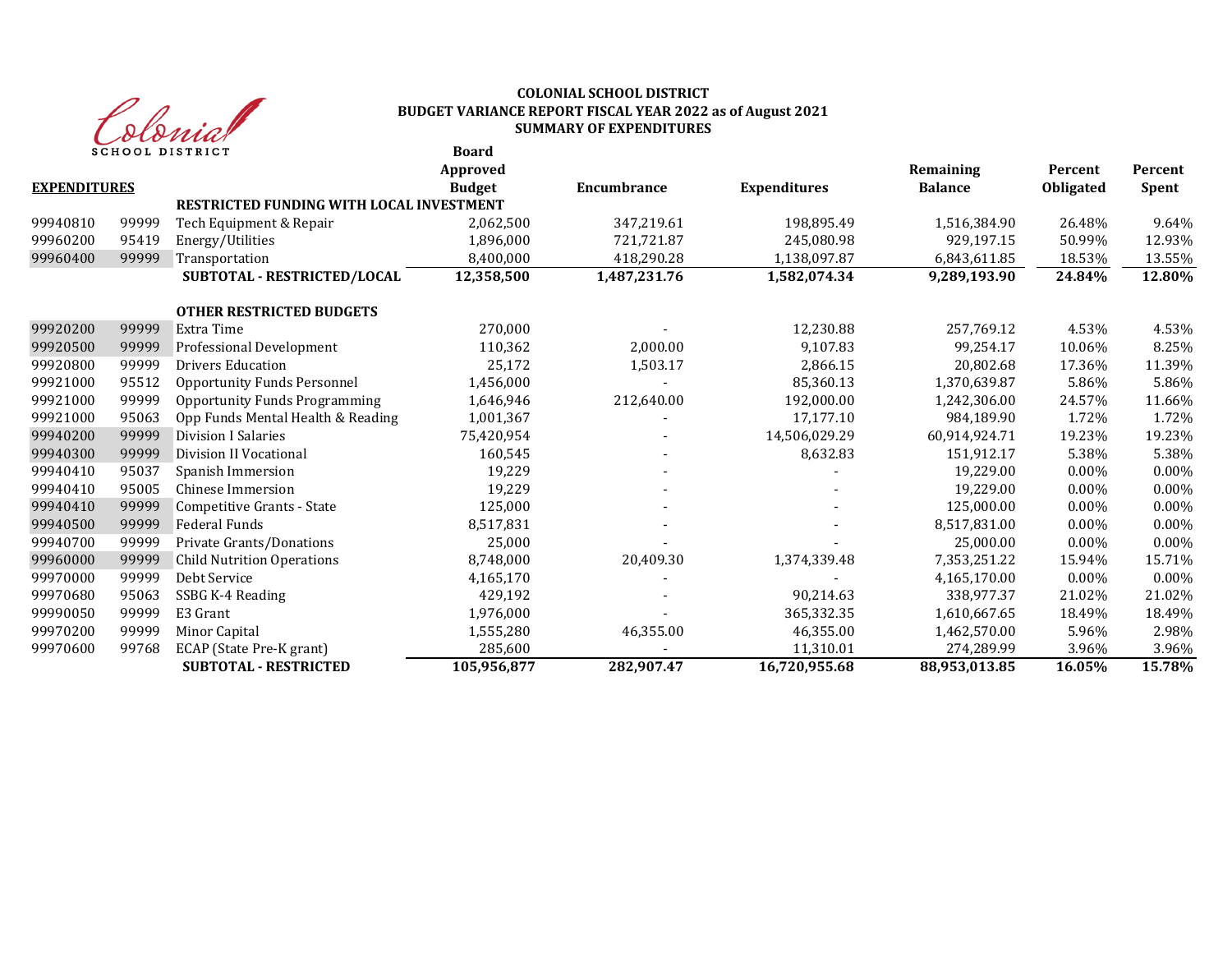

#### **COLONIAL SCHOOL DISTRICT BUDGET VARIANCE REPORT FISCAL YEAR 2022 as of August 2021 SUMMARY OF EXPENDITURES**

**Board**

| <b>EXPENDITURES</b>       |       |                                          | Approved<br><b>Budget</b> | <b>Encumbrance</b> | <b>Expenditures</b> | Remaining<br><b>Balance</b> | Percent<br><b>Obligated</b> | Percent<br>Spent |
|---------------------------|-------|------------------------------------------|---------------------------|--------------------|---------------------|-----------------------------|-----------------------------|------------------|
|                           |       | <b>RESTRICTED TUITION FUNDED BUDGETS</b> |                           |                    |                     |                             |                             |                  |
| 99970600                  | 95030 | Preschool                                | 76,005                    | 3,329.67           | 3,690.15            | 68,985.18                   | 9.24%                       | 4.86%            |
| 99970600                  | 99532 | PreK General Expenses                    | 769,500                   | 99,000.00          | 135,605.63          | 534,894.37                  | 30.49%                      | 17.62%           |
| 9340427A                  | 95521 | Southern Special Programs                | 104,612                   | 2,399.95           | 336.35              | 101,875.70                  | 2.62%                       | 0.32%            |
| 9340470A                  | 95521 | <b>GB</b> Special Programs               | 75,695                    | 2,750.75           |                     | 72,944.25                   | 3.63%                       | $0.00\%$         |
| 9340490A                  | 95207 | WPHS CASL                                | 33,300                    |                    |                     | 33.300.00                   | $0.00\%$                    | $0.00\%$         |
| 9340522A                  | 99532 | Wallin General Expenses                  | 793,250                   | 27,863.57          | 152,829.03          | 612,557.40                  | 22.78%                      | 19.27%           |
| 9340522A                  | 99999 | <b>Wallin Principal</b>                  | 33,686                    |                    | 143.43              | 33,542.57                   | 0.43%                       | 0.43%            |
| 99920300                  | 99999 | LEP/ESL                                  | 680,000                   |                    | 105,182.50          | 574,817.50                  | 15.47%                      | 15.47%           |
| 99921050                  | 99999 | <b>Special Education Services</b>        | 427,500                   | 224,602.90         | 19,690.65           | 183,206.45                  | 57.14%                      | 4.61%            |
| 99930200                  | 95454 | Private Placement                        | 800,000                   |                    | 38,387.85           | 761,612.15                  | 4.80%                       | 4.80%            |
| 99930200                  | 99999 | In State Tuition                         | 475,000                   | 86,784.00          | 13,932.49           | 374,283.51                  | 21.20%                      | 2.93%            |
| 99930200                  | 95236 | Exceptional Children Payroll             | 1,670,000                 |                    | 122,162.72          | 1,547,837.28                | 7.32%                       | 7.32%            |
| 99930300                  | 99546 | Assistive Technology                     | 30,000                    | 2,270.00           |                     | 27,730.00                   | 7.57%                       | $0.00\%$         |
|                           |       | <b>SUBTOTAL - TUITION</b>                | 5,968,548                 | 449,000.84         | 591,960.80          | 4,927,586.36                | 17.44%                      | 9.92%            |
| See detailed budget       |       | <b>Leach - Special School</b>            | 12,915,893                | 66,587.04          | 2,356,883.77        | 10,492,422.19               | 18.76%                      | 18.25%           |
| <b>TOTAL EXPENDITURES</b> |       |                                          | 183,451,303               | 3,570,136          | 30,160,773          | 149,720,395                 | 18.39%                      | 16.44%           |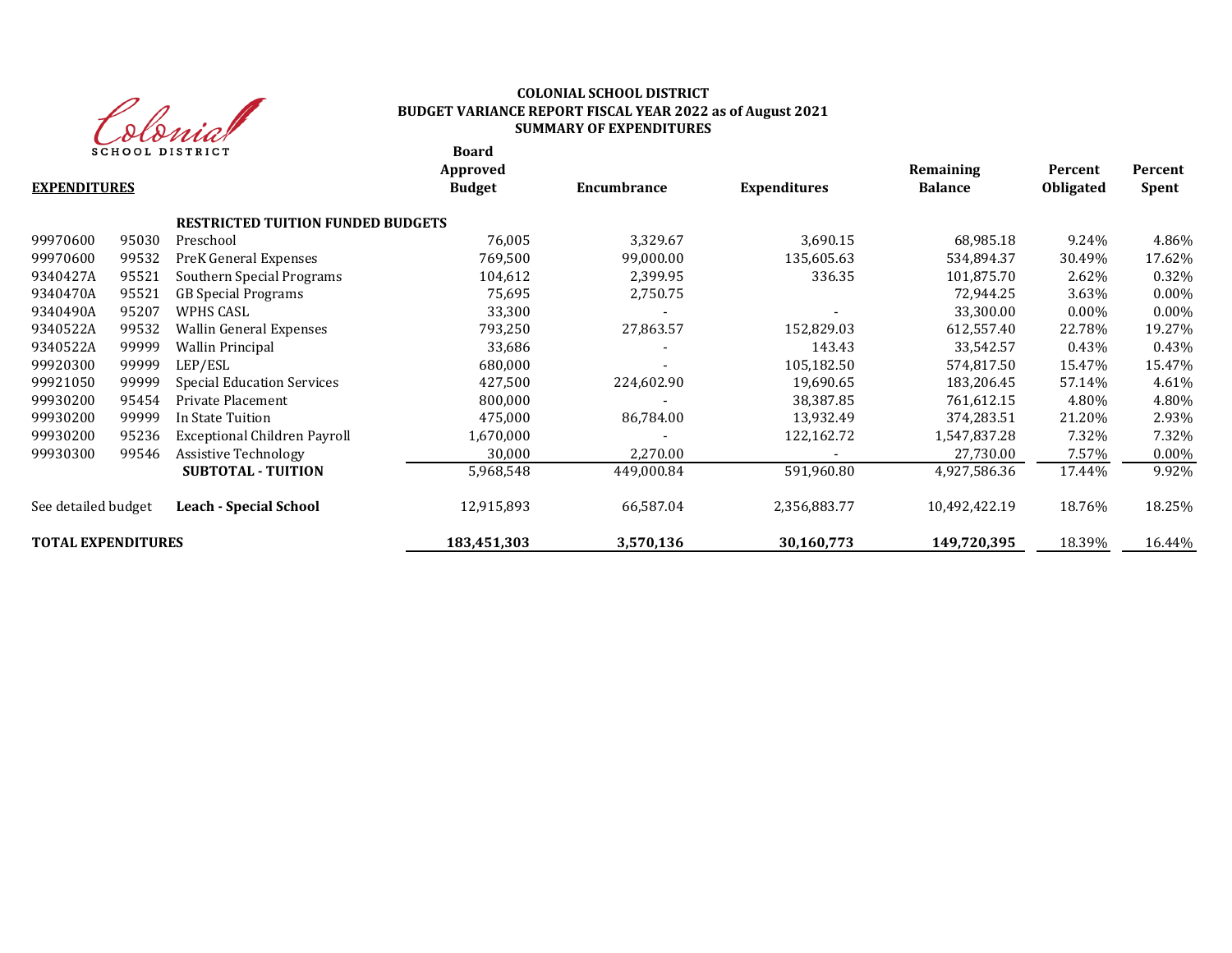

#### **COLONIAL SCHOOL DISTRICT BUDGET VARIANCE REPORT FISCAL YEAR 2022 as of August 2021 DETAIL COST CENTERS**

| <b>Operating</b>                                   | Program |                                                                     | <b>Board</b><br><b>Budget</b> | Encumbrance              | <b>Expenditures</b> |              | Remaining<br><b>Balance</b> | Percent<br>Obligated | Percent<br>Spent |
|----------------------------------------------------|---------|---------------------------------------------------------------------|-------------------------------|--------------------------|---------------------|--------------|-----------------------------|----------------------|------------------|
|                                                    |         | General District Expenses - Summarized on page 6 - Detail of budget |                               |                          |                     |              |                             |                      |                  |
| 99900300                                           | 99999   | Audit                                                               | 9,500                         |                          |                     |              | 9,500.00                    | $0.00\%$             | 0.00%            |
|                                                    |         | Insurance                                                           | 238,115                       |                          |                     |              | 238,115.00                  | $0.00\%$             | 0.00%            |
|                                                    |         | Data Service Center                                                 | 397,643                       |                          |                     |              | 397,643.00                  | $0.00\%$             | 0.00%            |
|                                                    |         | One Time Items                                                      | 237,500                       |                          | 170,000.00          |              | 67,500.00                   | 71.58%               | 71.58%           |
|                                                    |         | Contingency                                                         | 95,000                        |                          |                     |              | 95,000.00                   | $0.00\%$             | 0.00%            |
| <b>TOTAL EXPENDITURES</b>                          |         |                                                                     | 977,758                       | $\overline{\phantom{0}}$ | 170,000.00          |              | 807,758.00                  | 17.39%               | 17.39%           |
| <b>CHILD NUTRITION</b>                             |         |                                                                     |                               |                          |                     |              |                             |                      |                  |
| <b>TOTAL EXPENDITURES</b>                          |         |                                                                     | 8,748,000 0                   | 20,409                   | 1,374,339           |              | 7,353,251.22                | 15.94%               | 15.71%           |
| <b>TRANSPORTATION</b><br><b>TOTAL EXPENDITURES</b> |         |                                                                     | 8,400,000                     | 418,290                  | 1,138,098           |              | 6,843,611.85                | 18.53%               | 13.55%           |
|                                                    |         | JOHN G. LEACH - Summarized on page 8 - Detail of budget             |                               |                          |                     |              |                             |                      |                  |
| 9340427A                                           | 99999   | Southern Integration Program                                        | 0                             |                          |                     | 0.00         |                             |                      |                  |
| 9340474A                                           | 99999   | George Read Integration Program                                     | $\Omega$                      | 1,853.84                 |                     | 1,853.84     | (1,853.84)                  |                      |                  |
| 9340490A                                           | 99999   | William Penn Integration Program                                    | $\Omega$                      |                          |                     | 0.00         |                             |                      |                  |
| 9340522A                                           | 99999   | <b>Wallin Adult Integration</b>                                     |                               |                          |                     | 0.00         |                             |                      |                  |
| 9340514A                                           | 99999   | Leach Principal's Budget                                            | 69,123                        | 6,077.46                 | 4,803.10            | 10,880.56    | 58,242.44                   | 15.74%               | 6.95%            |
| 9340514A                                           | 95254   | <b>Vocational Expenses</b>                                          | 5,130                         | 689.57                   |                     | 689.57       | 4,440.43                    | 13.44%               | 0.00%            |
| 9340514A                                           | 99545   | <b>Related Services</b>                                             | 8,550                         | 374.95                   |                     | 374.95       | 8,175.05                    | 4.39%                | 0.00%            |
| 9340514A                                           | 99546   | <b>Assistive Technology</b>                                         | 10,260                        |                          |                     | $0.00\,$     | 10,260.00                   | 0.00%                | 0.00%            |
| 9340514A                                           | 95468   | Summer School                                                       | 8,550                         |                          |                     | 0.00         | 8,550.00                    | $0.00\%$             | 0.00%            |
| 99900300                                           | 95228   | Substitutes                                                         | 14,250                        |                          | 1,826.84            | 1,826.84     | 12,423.16                   | 12.82%               | 12.82%           |
| 99900300                                           | 99999   | General (Incl. Transportation)                                      | 802,750                       | 10,058.22                | 1,815.20            | 11,873.42    | 790,876.58                  | 1.48%                | 0.23%            |
| 99940200                                           | 99999   | <b>Division I Salaries</b>                                          | 8,294,389                     |                          | 1,445,793.52        | 1,445,793.52 | 6,848,595.48                | 17.43%               | 17.43%           |
| 99940400                                           | 99999   | Local Salaries & Benefits                                           | 3,634,761                     |                          | 902,604.60          | 902,604.60   | 2,732,156.40                | 24.83%               | 24.83%           |
| 99960200                                           | 95419   | Energy/Utilities                                                    | 55,000                        | 47,533.00                | 40.51               | 47,573.51    | 7,426.49                    | 86.50%               | 0.07%            |
| 99970200                                           | 99999   | Minor Capital                                                       | 13,130                        |                          |                     | 0.00         | 13,130.00                   | 0.00%                | 0.00%            |
| <b>TOTAL EXPENDITURES</b>                          |         |                                                                     | 12,915,893                    | 66,587                   | 2,356,884           | 2,423,470.81 | 10,492,422.19               | 18.76%               | 18.25%           |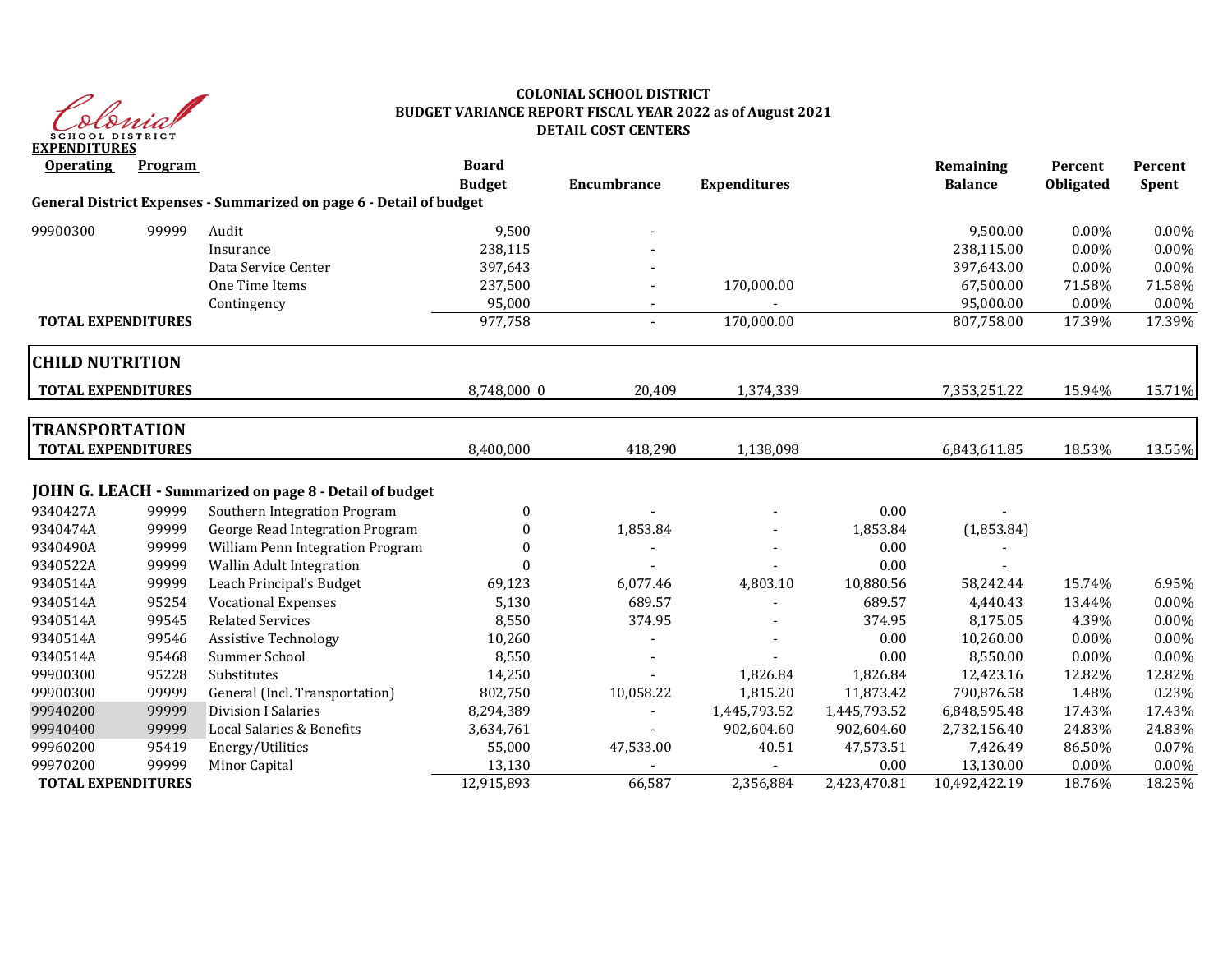Colonial SCHOOL DISTRICT

### **COLONIAL SCHOOL DISTRICT BUDGET VARIANCE REPORT FISCAL YEAR 2022 as of August 2021 LOCAL TAX COLLECTIONS**

| Month                  | <b>Current</b><br><b>Expense</b> | <b>Debt</b><br><b>Service</b> | <b>Tuition</b> | <b>MCI</b> |
|------------------------|----------------------------------|-------------------------------|----------------|------------|
|                        |                                  |                               |                |            |
| July                   | 76,715.48                        | 10,381.66                     | 25,094.10      | 6,175.66   |
| August                 | 916,742.73                       | 61,900.21                     | 189,076.99     | 48,104.26  |
| September              |                                  |                               |                |            |
| October                |                                  |                               |                |            |
| November               |                                  |                               |                |            |
| December               |                                  |                               |                |            |
| January                |                                  |                               |                |            |
| February               |                                  |                               |                |            |
| March                  |                                  |                               |                |            |
| April                  |                                  |                               |                |            |
| May                    |                                  |                               |                |            |
| June                   |                                  |                               |                |            |
| Transfers to Leach     |                                  |                               |                |            |
| Sr Citizen Prop Relief |                                  |                               |                |            |
| <b>Total Collected</b> | 993,458.21                       | 72,281.87                     | 214,171.09     | 54,279.92  |
| <b>Budget</b>          | 48,557,940                       | 3,702,830                     | 6,728,774      | 2,931,407  |
| % Collected            | 2.05%                            | 1.95%                         | 3.18%          | 1.85%      |

Receipts are recorded in the month in which they are received.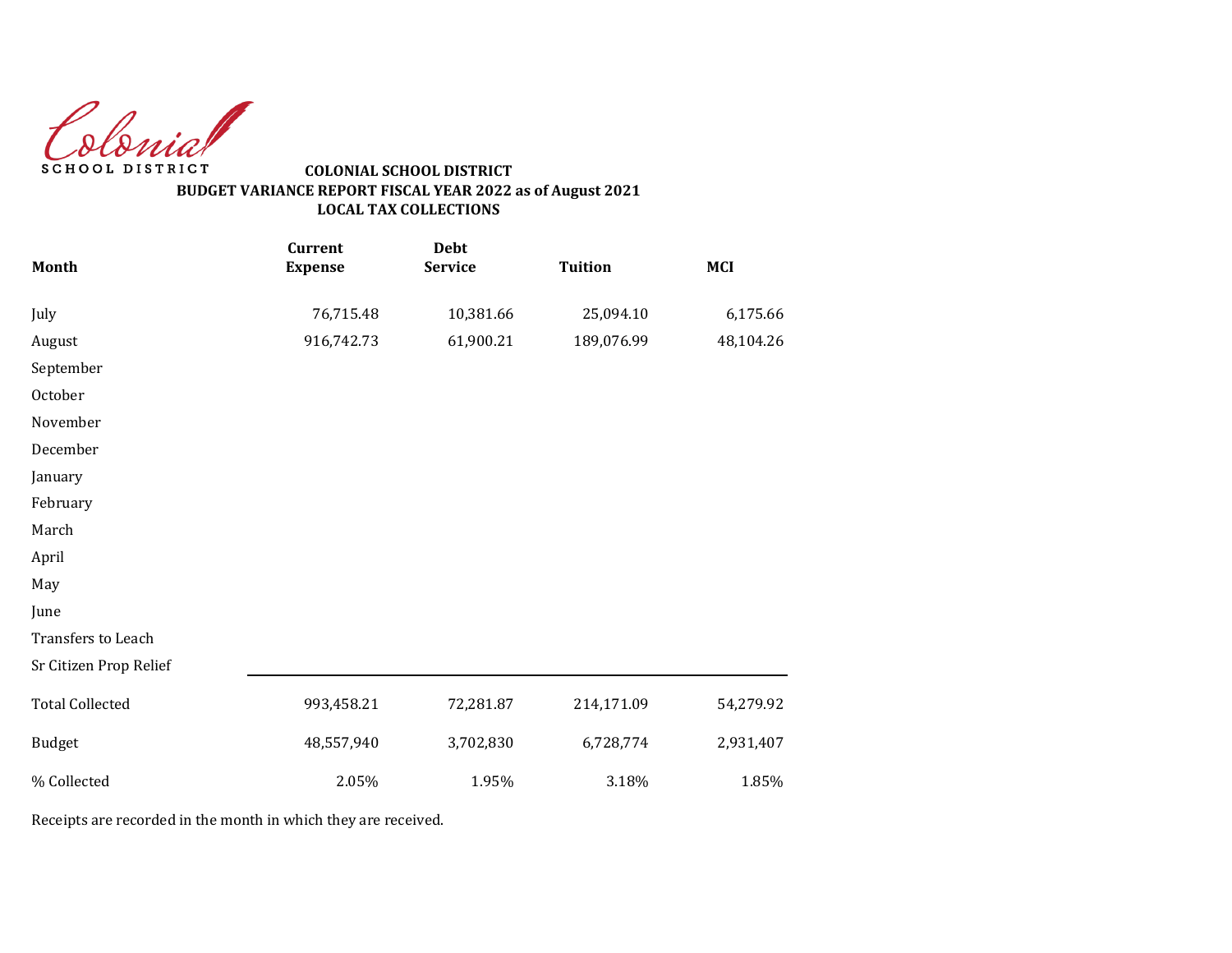

#### **COLONIAL SCHOOL DISTRICT COMPARISON OF LOCAL FUND PROPERTY TAX RECEIPTS FOR CURRENT OPERATIONS WITH THE PRIOR TWO FISCAL YEARS**

| <b>Month</b>                | <b>Fiscal Year 2020</b> | <b>Fiscal Year 2021</b> | <b>Fiscal Year 2022</b> |
|-----------------------------|-------------------------|-------------------------|-------------------------|
| July                        | 28,036.81               | 113,467.14              | 76,715.48               |
| August                      | 979,008.51              | 1,379,263.70            | 916,742.73              |
| September                   | 6,045,626.70            | 5,625,354.33            |                         |
| October                     | 38,434,095.70           | 38,887,652.54           |                         |
| November                    | 649,865.52              | 553,984.40              |                         |
| December                    | 277,872.51              | 221,914.33              |                         |
| January                     | 170,989.00              | 497,688.34              |                         |
| February                    | 159,408.88              | 323,948.16              |                         |
| March                       | 272,063.86              | 295,745.71              |                         |
| April                       | 93,456.86               | 123,981.25              |                         |
| May                         | 107,775.26              | 86,547.78               |                         |
| June                        | 104,933.93              | 252,760.63              |                         |
| Senior Citizens' Tax Rebate | 1,137,985.58            |                         |                         |
| Year To Date Receipts       | 48,461,119.12           | 48,362,308.31           | 993458.21               |
| Projected Tax Receipts      | \$47,084,564            | 48,494,822              | 48,557,940              |
| % of Annual Tax Collections | 102.92%                 | 99.73%                  | 2.05%                   |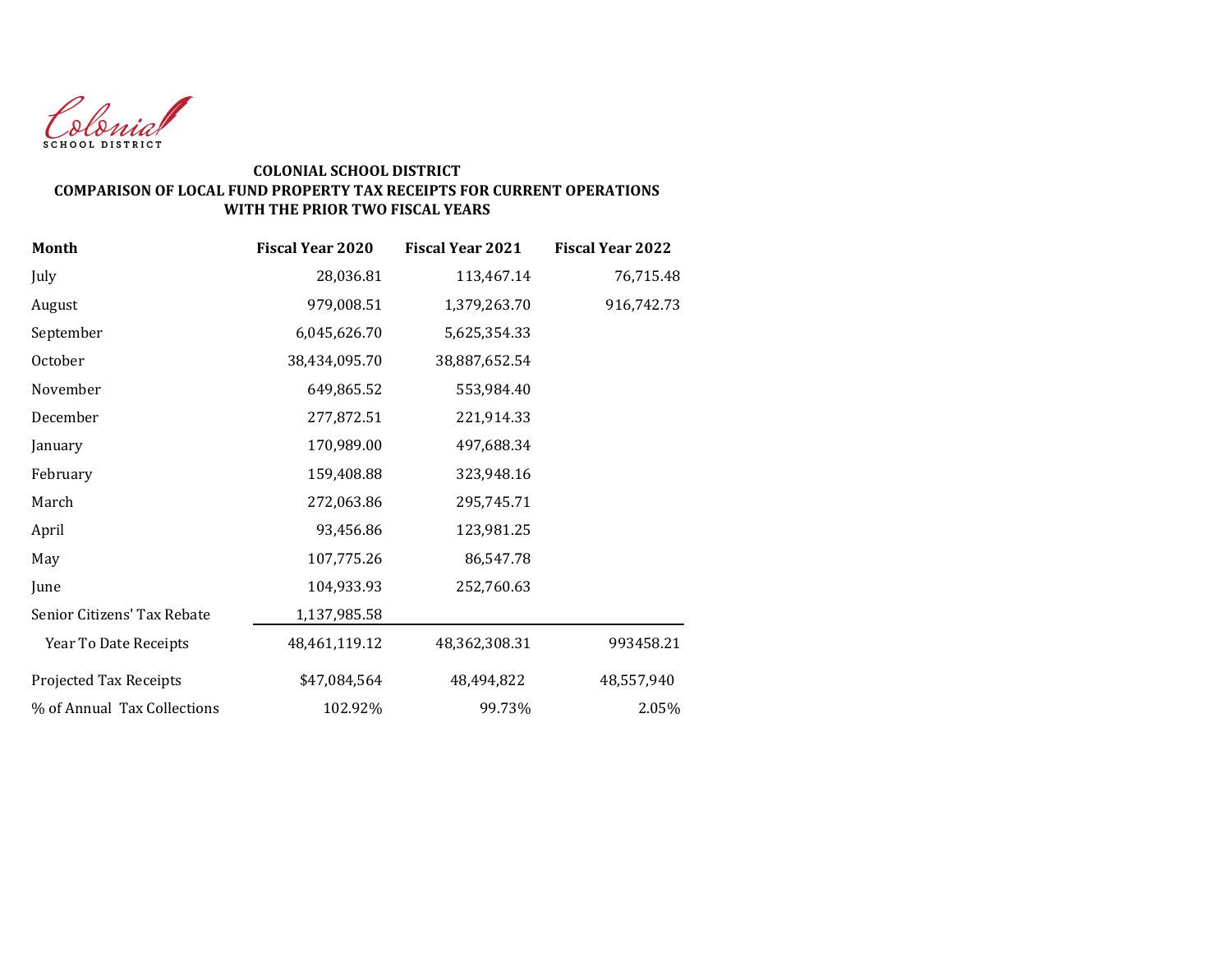Christ **SCHOOL DISTRICT** 

#### **COLONIAL SCHOOL DISTRICT BUDGET VARIANCE REPORT FISCAL YEAR 2022 as of August 2021 CREDIT CARD PURCHASES**

Credit cards are issued to Colonial employees under special circumstances and only with the approval of the CFO and Superintendent. Cards are used when Purchase orders and/or checks are not accepted or feasible and for travel.

|                                | <b>Name</b>              | <b>Trans Date</b> | <b>Merchant</b>                     | Amount |          | <b>Description</b>   |
|--------------------------------|--------------------------|-------------------|-------------------------------------|--------|----------|----------------------|
| Maintenance/Facilities         | Amoroso, Lisa Marie      |                   | 8/2/2021 BALTIMORE PARTS CENTER     | \$     | 153.00   | Supplies             |
|                                | Amoroso, Lisa Marie      |                   | 8/12/2021 BALTIMORE PARTS CENTER    | \$     |          | 2,680.00 Supplies    |
| <b>Nutrition Supervisor</b>    | Angelucci, A Paula       |                   | 8/1/2021 AMZN MKTP US*2P7AN8EQ0     | \$     |          | 740.97 Supplies      |
|                                | Angelucci, A Paula       |                   | 8/9/2021 AMZN MKTP US*2P8UT5R10     | \$     | 26.24    | Supplies             |
|                                | Angelucci, A Paula       |                   | 8/12/2021 BJS WHOLESALE #0015       | \$     | 40.98    | Supplies             |
|                                | Angelucci, A Paula       |                   | 8/14/2021 AMZN MKTP US*2D33W3G21    | \$     |          | 26.24 Supplies       |
|                                | Angelucci, A Paula       |                   | 8/18/2021 BJS WHOLESALE #0015       | \$     |          | 12.79 Supplies       |
| <b>Technology Supervisor</b>   | Cale, Kathleen           |                   | 8/23/2021 AMZN MKTP US*2D78F5I00    | \$     |          | 1,185.86 Supplies    |
|                                | Cale, Kathleen           |                   | 8/25/2021 AMZN MKTP US*256QP1FR0    | \$     |          | 67.49 Supplies       |
| <b>Chief Financial Officer</b> | Falcon, Emily M.         |                   | 8/10/2021 PORTO-FINO PIZZA          | \$     | 209.12   | Board meeting dinner |
|                                | Falcon, Emily M.         |                   | 8/26/2021 SIGNWELL EX DOCSKETCH     | \$     | 66.07    | eSignature software  |
| <b>Business Office</b>         | Lockley, Jazmine La'rell |                   | 8/4/2021 WPY*BELLA BIKOWSKY PHD ED  | \$     | 142.80   | Registration         |
| (Districtwide travel)          | Lockley, Jazmine La'rell |                   | 8/16/2021 SQ *WISE SPELLING SWR     | \$     | 152.00   | Registration         |
|                                | Lockley, Jazmine La'rell |                   | 8/16/2021 SQ *WISE SPELLING SWR     | \$     | 152.00   | Registration         |
|                                | Lockley, Jazmine La'rell |                   | 8/17/2021 EVENT* NATIONAL LITERA    | \$     |          | 158.00 Registration  |
| <b>Business Office</b>         | Miller, Cindy L          | 8/1/2021 INDEED   |                                     | \$     | 250.07   | Recruiting           |
| (Districtwide purchases)       | Miller, Cindy L          |                   | 8/2/2021 EMA*EMMA EMAIL MARKETING   | \$     | 132.00   | Marketing            |
|                                | Miller, Cindy L          |                   | 8/3/2021 BESTBUYDIRECT238696973     | \$     | 159.92   | Supplies             |
|                                | Miller, Cindy L          |                   | 8/10/2021 SSC - MIDDLETOWN, DE SERV | \$     | 203.88   | Supplies             |
|                                | Miller, Cindy L          |                   | 8/13/2021 BESTBUYDIRECT238696973    | \$     | 39.98    | Supplies             |
|                                | Miller, Cindy L          |                   | 8/17/2021 AMZN MKTP US*2D4V22LG2    | \$     | 420.99   | Supplies             |
|                                | Miller, Cindy L          |                   | 8/18/2021 MIGHTY NETWORKS           | \$     | 144.00   | Marketing            |
|                                | Miller, Cindy L          |                   | 8/19/2021 JOTFORM INC.              | \$     | 49.50    | Marketing            |
|                                | Miller, Cindy L          |                   | 8/23/2021 DNH*GODADDY.COM           | \$     |          | 19.17 Website        |
| <b>Business Office</b>         | Papanicolas, Leslie Fay  |                   | 8/1/2021 DIGITALOCEAN.COM           | \$     |          | 57.79 Website        |
| (Districtwide purchases)       | Papanicolas, Leslie Fay  |                   | 8/11/2021 EVERETT PUBLIC SCHOOLS    |        | 600.00   | Registration         |
|                                |                          |                   | <b>TOTAL</b>                        | \$     | 7,890.86 |                      |